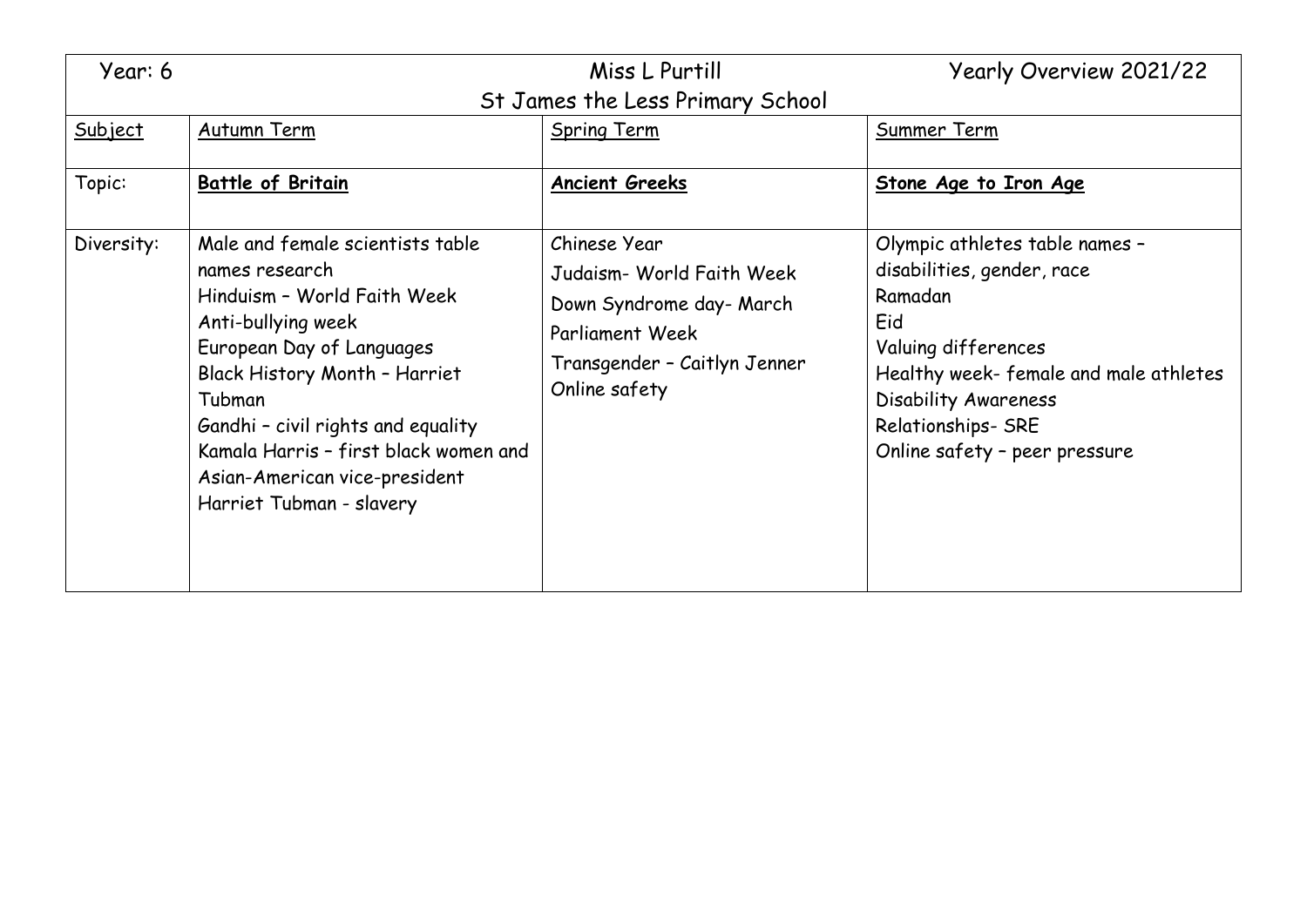| English | Novel based on a<br>theme                                                                                                                                                                                   | Classic fiction<br>Persuasion - formal                                                                                                                                                     | Older Literature<br>Information text                                                                                                                                                                                                                               | Discussion texts<br>Detective and                                                                                                                                                                    | Short stories with<br>flashbacks                                                                                                                                                                                                                                             | Novel as a theme<br>Recount:                                                                                                                    |
|---------|-------------------------------------------------------------------------------------------------------------------------------------------------------------------------------------------------------------|--------------------------------------------------------------------------------------------------------------------------------------------------------------------------------------------|--------------------------------------------------------------------------------------------------------------------------------------------------------------------------------------------------------------------------------------------------------------------|------------------------------------------------------------------------------------------------------------------------------------------------------------------------------------------------------|------------------------------------------------------------------------------------------------------------------------------------------------------------------------------------------------------------------------------------------------------------------------------|-------------------------------------------------------------------------------------------------------------------------------------------------|
|         | Biography                                                                                                                                                                                                   | review                                                                                                                                                                                     | Hybrid                                                                                                                                                                                                                                                             | Crime Fiction                                                                                                                                                                                        | Explanation text                                                                                                                                                                                                                                                             | autobiography                                                                                                                                   |
|         |                                                                                                                                                                                                             | Poetry - songs and<br>lyrics                                                                                                                                                               | Poems with<br>imagery                                                                                                                                                                                                                                              |                                                                                                                                                                                                      | Classic narrative<br>poetry                                                                                                                                                                                                                                                  | Poems on a theme                                                                                                                                |
| Maths   | Place value<br>including decimals<br>Mental and<br>written addition<br>Mental and<br>written<br>multiplication<br>2D and 3D shape<br>Mental and<br>written<br>subtraction<br>Mental and<br>written division | Fractions,<br>percentages, ratio<br>and proportion<br>Geometry - angles<br>Statistics - pie<br>charts<br>Measurement -<br>length inc perimeter<br>and mass<br>Measure - area and<br>volume | Place value,<br>sequences,<br>coordinates 2D<br>shape,<br>coordinates,<br>translation and<br>reflection<br>Measurement -<br>temperatures and<br>mean<br>Calculating with<br>fractions<br>Mental and<br>written division<br>Mental and<br>written<br>multiplication | Mental and<br>written<br>subtraction<br>Measurement -<br>ratio and<br>proportion, 2D<br>and 3D shape,<br>area, perimeter<br>and volume of<br>shapes<br>Statistics - line<br>graphs and pie<br>charts | Place value -<br>decimals and<br>fractions<br>Mental and written<br>calculations<br>Calculating<br>fractions - ratio<br>and proportion,<br>coordinates -<br>translation and<br>reflection, algebra<br>and sequences<br>Measurement -<br>length and time<br>Statistics - mean | Measurement - mass,<br>volume and capacity<br>Mental and written<br>calculations<br>Fractions, place value<br>and decimals, 2D and<br>3D shapes |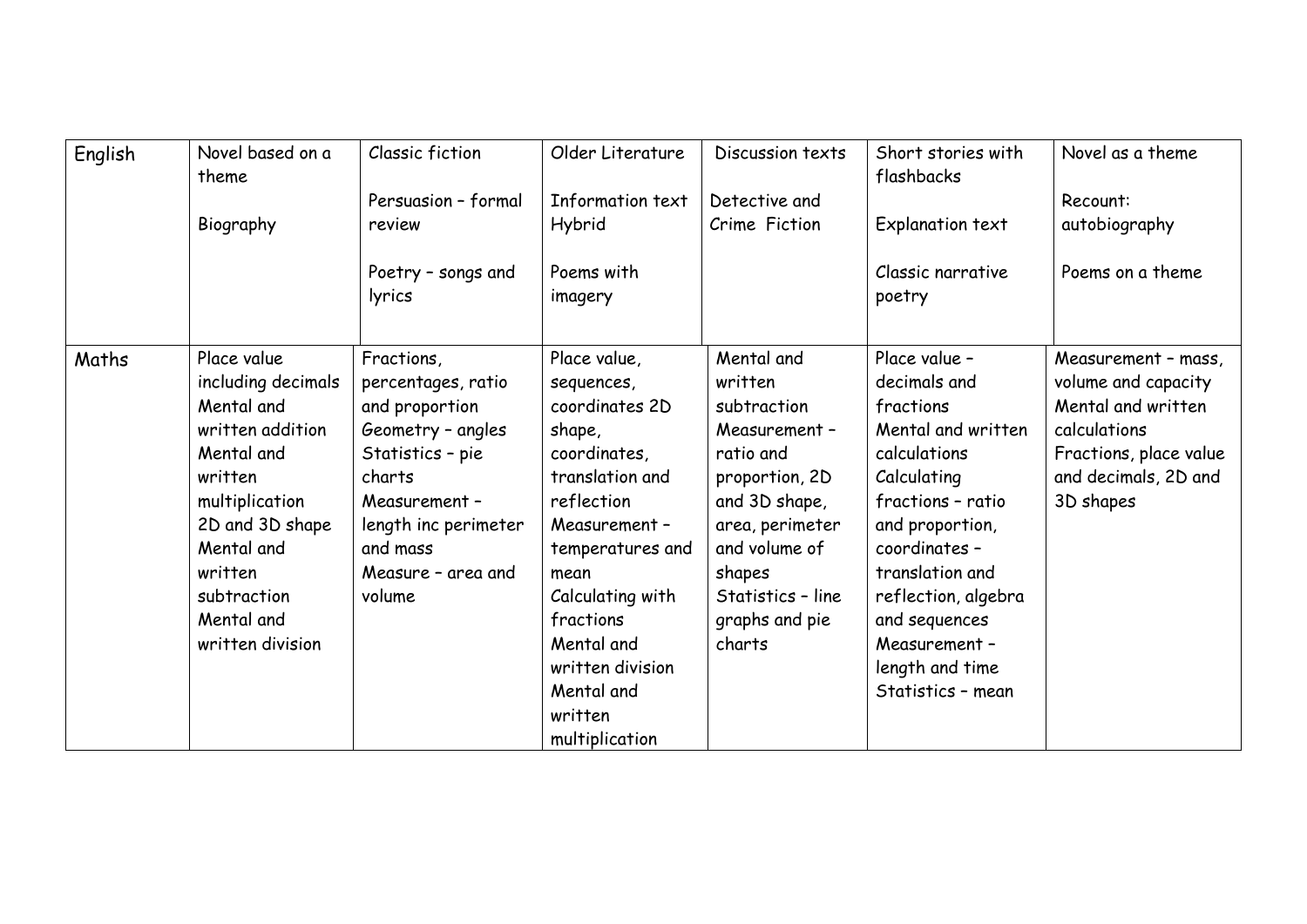| Science | Light:                                      | Living things and their habitats:       | <b>Animals Including Humans:</b>              |
|---------|---------------------------------------------|-----------------------------------------|-----------------------------------------------|
|         | Recognise that light appears to travel in   | Describe how living things are          | Identify and name the main parts of the       |
|         | straight lines                              | classified into broad groups according  | human circulatory system, and describe the    |
|         | Use the idea that light travels in straight | to common                               | functions of the heart, blood vessels and     |
|         | lines to explain that objects are seen      | observable characteristics and based    | blood                                         |
|         | because they give out or reflect light into | on similarities and differences,        | Recognise the impact of diet, exercise,       |
|         | the eye                                     | including microorganisms, plants and    | drugs and lifestyle on the way their bodies   |
|         | Explain that we see things because light    | animals                                 | function                                      |
|         | travels from light sources to our eyes or   | Give reasons for classifying plants and | Describe the ways in which nutrients and      |
|         | from light sources to objects and then to   | animals based on specific               | water are transported within animals,         |
|         | our eyes                                    | characteristics.                        | including humans.                             |
|         | Use the idea that light travels in straight |                                         |                                               |
|         | lines to explain why shadows have the       |                                         | Evolution and inheritance:                    |
|         | same shape as the objects that cast         |                                         | Recognise that living things have changed     |
|         | them.                                       |                                         | over time and that fossils provide            |
|         |                                             |                                         | information about living things that          |
|         | Electricity:                                |                                         | inhabited the Earth millions of years ago     |
|         | Associate the brightness of a lamp or the   |                                         | Recognise that living things produce          |
|         | volume of a buzzer with the number and      |                                         | offspring of the same kind, but normally      |
|         | voltage of cells used in the circuit        |                                         | offspring vary and are not identical to their |
|         | Compare and give reasons for variations     |                                         | parents Identify how animals and plants are   |
|         | in how components function, including the   |                                         | adapted to suit their environment in          |
|         | brightness of bulbs, the loudness of        |                                         | different ways and that adaptation may lead   |
|         | buzzers and the on/off position of          |                                         | to evolution.                                 |
|         | switches                                    |                                         |                                               |
|         | Use recognised symbols when                 |                                         |                                               |
|         | representing a simple circuit in a diagram. |                                         |                                               |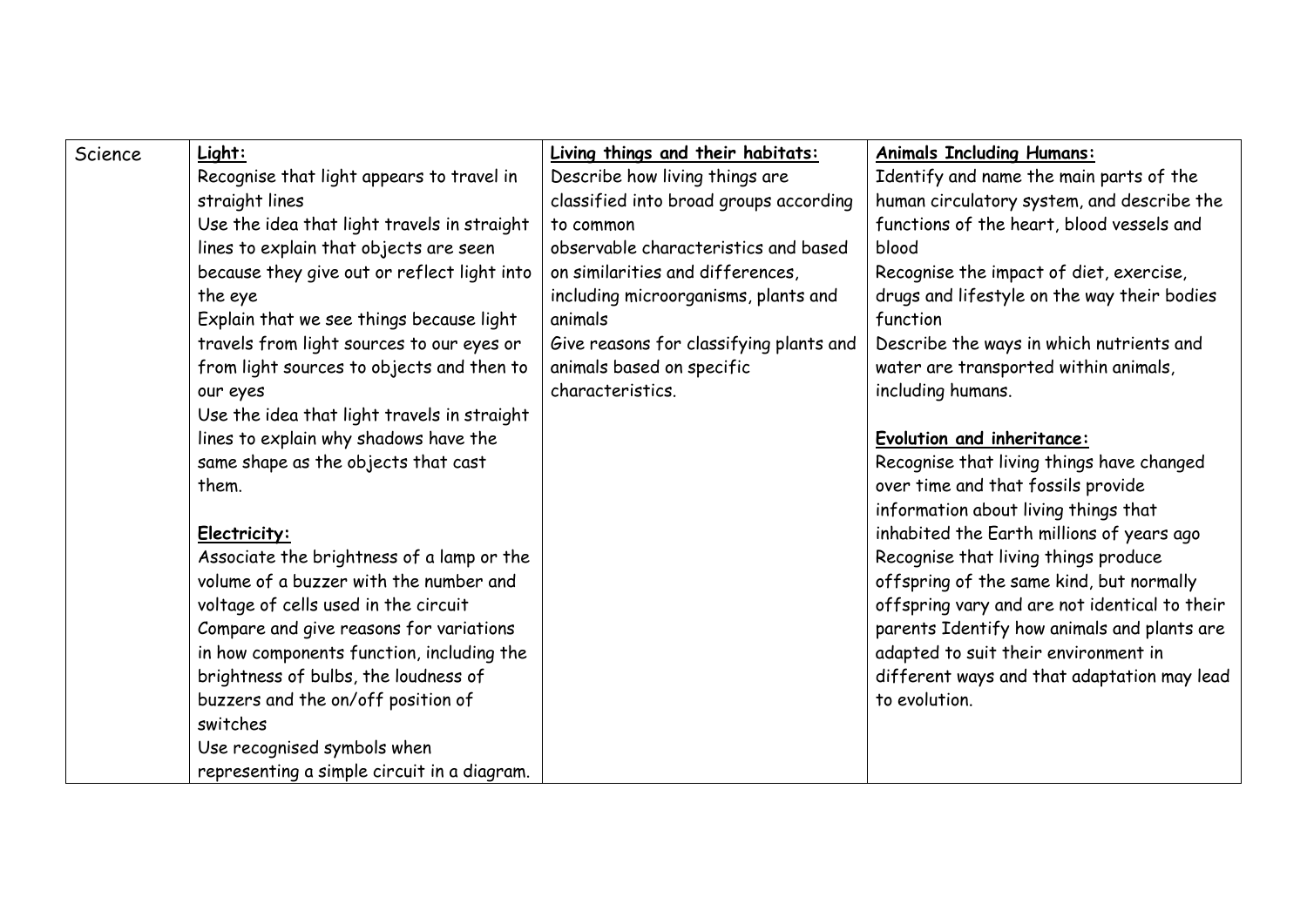| Computing | <b>Computer Science:</b>                    | <b>Computer Science:</b>                                 | <b>Information Technology:</b>                                                               |
|-----------|---------------------------------------------|----------------------------------------------------------|----------------------------------------------------------------------------------------------|
|           | Solve problems by decomposing them into     | Design, write and debug programs                         | Select, use and combine a variety of                                                         |
|           | smaller parts                               | that accomplish specific goals                           | software (including internet services) on a<br>range of digital devices to design and create |
|           | Use logical reasoning to explain how some   | Use sequence, selection, and                             | a range of programs, systems and content                                                     |
|           | simple algorithms work and to detect and    | repetition in programs                                   | that accomplish given goals, including                                                       |
|           | correct errors in algorithms and            |                                                          | collecting, analysing, evaluating and                                                        |
|           | programs                                    | Solve problems by decomposing them<br>into smaller parts | presenting data and information                                                              |
|           | Design, write and debug programs that       |                                                          | <b>Computer Science:</b>                                                                     |
|           | accomplish specific goals, including        |                                                          | Understand computer networks including                                                       |
|           | controlling or simulating physical systems; |                                                          | the internet, how they can provide multiple                                                  |
|           | solve problems by decomposing them into     |                                                          | services, such as the world-wide web, and                                                    |
|           | smaller parts                               |                                                          | the opportunities they offer for<br>communication and collaboration                          |
|           | Use sequence, selection, and repetition in  |                                                          |                                                                                              |
|           | programs; work with variables and various   |                                                          |                                                                                              |
|           | forms of input and output                   |                                                          |                                                                                              |
|           | <b>Information Technology:</b>              |                                                          |                                                                                              |
|           | Select, use and combine a variety of        |                                                          |                                                                                              |
|           | software [] to design and create a range    |                                                          |                                                                                              |
|           | of programs, systems and content that       |                                                          |                                                                                              |
|           | accomplish given goals, including           |                                                          |                                                                                              |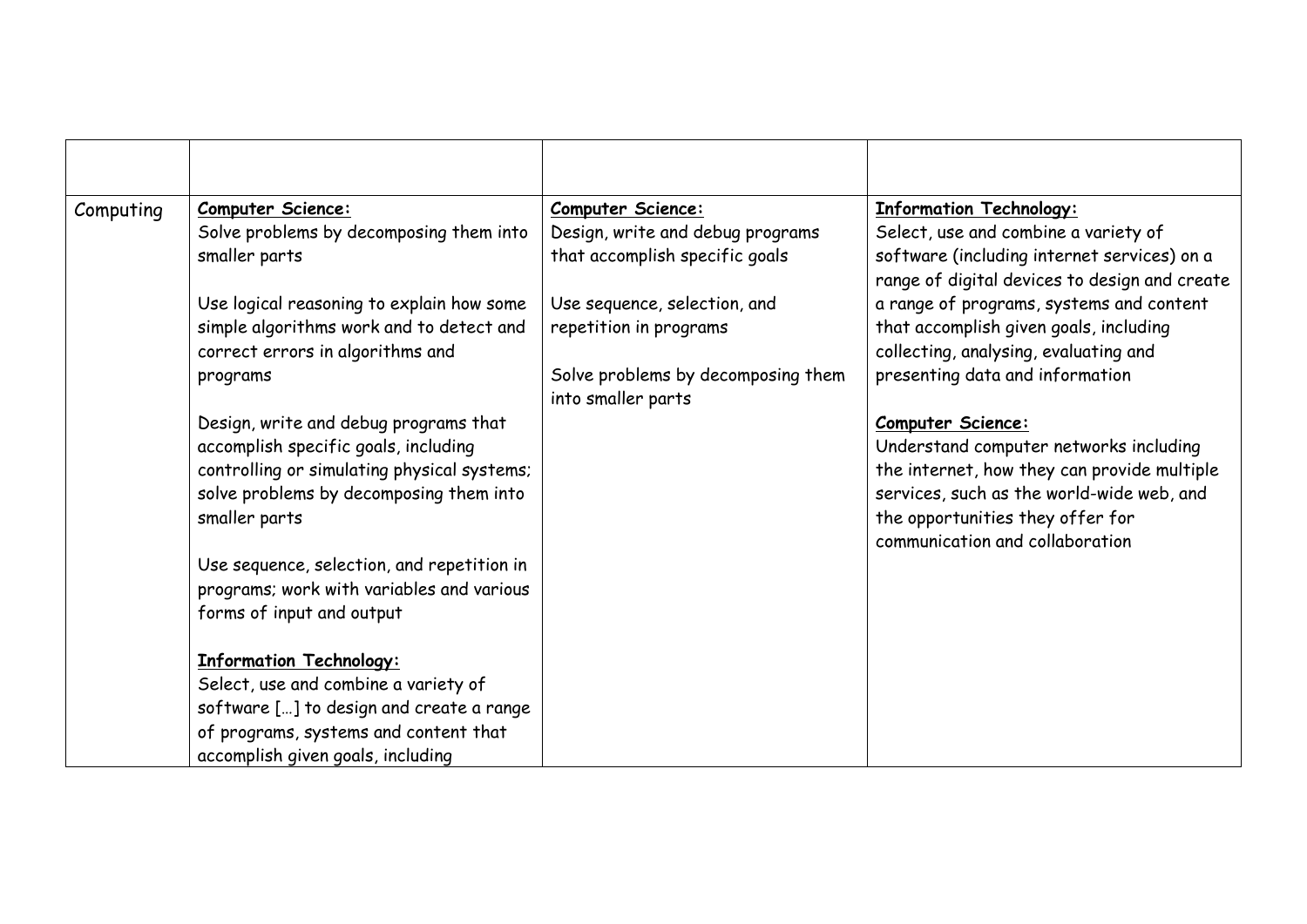|           | collecting, analysing, evaluating and<br>presenting data and information<br>Digital Literacy:<br>Use search technologies effectively,<br>appreciate how results are selected and<br>ranked, and be discerning in evaluating<br>digital content                                                             |                                                                                                                                                                                                                                                       |                                                                                                                                                                                                                                                                                                                                                        |
|-----------|------------------------------------------------------------------------------------------------------------------------------------------------------------------------------------------------------------------------------------------------------------------------------------------------------------|-------------------------------------------------------------------------------------------------------------------------------------------------------------------------------------------------------------------------------------------------------|--------------------------------------------------------------------------------------------------------------------------------------------------------------------------------------------------------------------------------------------------------------------------------------------------------------------------------------------------------|
| R.E       | Domestic Church<br>Baptism/Confirmation<br><b>Harvest</b><br>Advent<br>World Faith Week - Sikhism<br>Catholic Social Teaching: Dignity of the<br>human person.                                                                                                                                             | Local Church - Community<br>World Faith Week - Judaism<br>Eucharist - Relating<br>Lent/Easter - Giving<br>CST 5 - The Dignity of Work and the<br>Rights of Workers<br>CST 6 - Solidarity                                                              | Pentecost - Serving<br>Reconciliation - inter-relating<br>Universal Church - World                                                                                                                                                                                                                                                                     |
| Geography | Locate the world's countries, using maps<br>to focus on Europe (including the location<br>of Russia) and North and South America,<br>concentrating on their environmental<br>regions, key physical and human<br>characteristics, countries and major<br>cities.<br>Use the eight points of a compass, four | Describe and understand key aspects<br>of human geography, including: types<br>of settlement and land use, economic<br>activity including trade links, and the<br>distribution of natural resources<br>including energy, food, minerals and<br>water. | Name and locate counties and cities of the<br>UK, geographical regions identifying human<br>and physical characteristics, key<br>topographical features (including hills,<br>mountains, coasts and rivers), and land-use<br>patterns; and understand how some of<br>these aspects have changed over time.<br>Use fieldwork to observe, measure, record |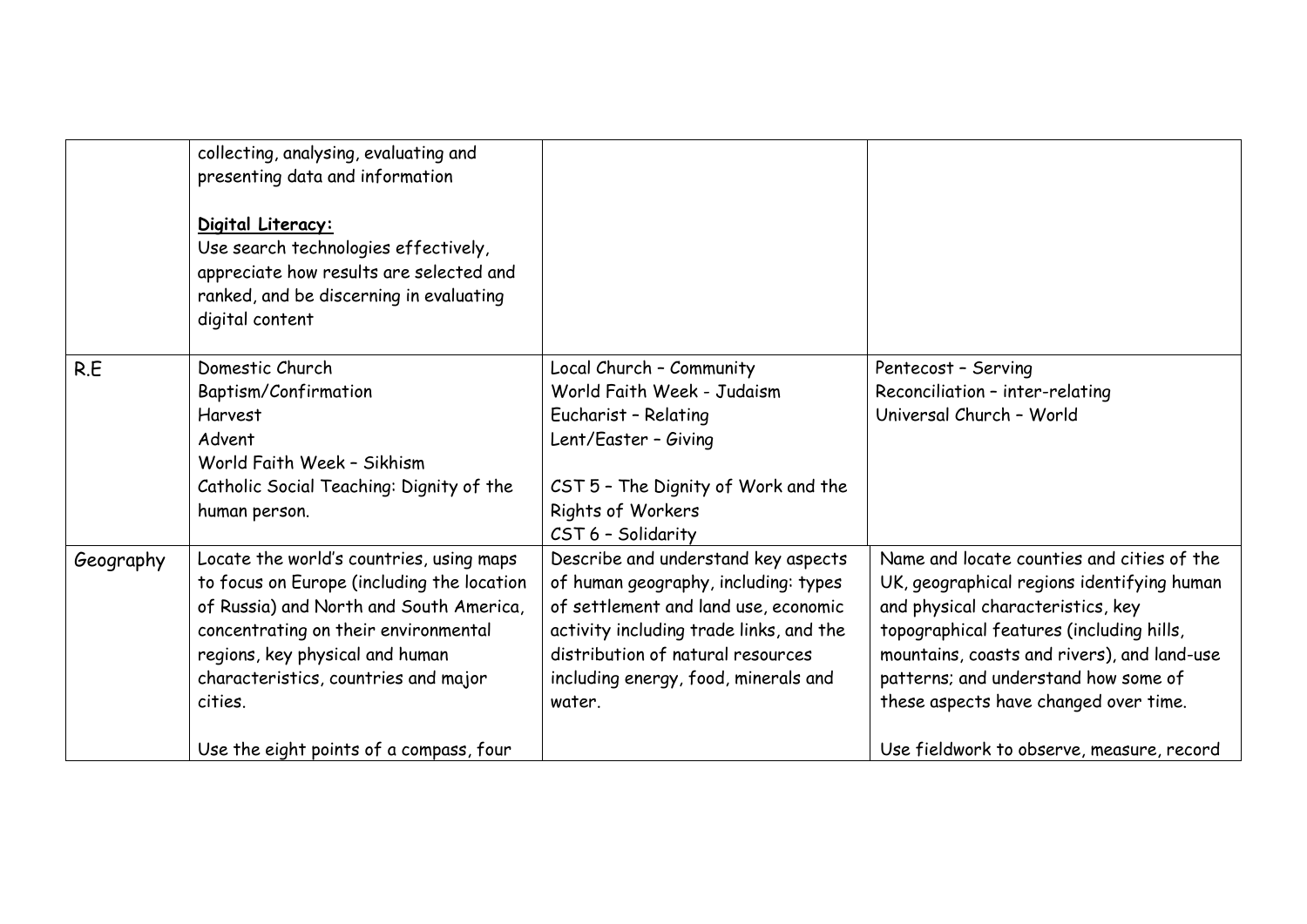| History   | and six-figure grid references, symbols<br>and key (including the use of Ordnance<br>Survey maps) to build their knowledge of<br>the United Kingdom and the wider world.<br>A study of an aspect or theme in British | A study of Greek life and                                                                                                                                    | and present the human and physical<br>features in the local area using a range of<br>methods, including sketch maps, plans and<br>graphs, and digital technologies.<br>Changes in Britain from the Stone Age to |
|-----------|----------------------------------------------------------------------------------------------------------------------------------------------------------------------------------------------------------------------|--------------------------------------------------------------------------------------------------------------------------------------------------------------|-----------------------------------------------------------------------------------------------------------------------------------------------------------------------------------------------------------------|
|           | history that extends pupils' chronological<br>knowledge beyond 1066.                                                                                                                                                 | achievements and their influence on<br>the western world (legacy and<br>democracy).                                                                          | the Iron Age.                                                                                                                                                                                                   |
| Art       | To improve their mastery of art and<br>design techniques, including drawing,<br>painting and sculpture with a range of<br>materials (for example, pencil, charcoal,<br>paint, clay).                                 | To create sketch books to record<br>their observations and use them to<br>review and revisit ideas.                                                          | To know about great artists, architects and<br>designers in history.                                                                                                                                            |
| <b>DT</b> | Food - prepare and cook a variety of<br>predominantly savoury dishes using a<br>range of cooking techniques.                                                                                                         | Evaluate their ideas and products<br>against their own design criteria and<br>consider the views of others to<br>improve their work.                         | Understand and apply the principles of a<br>healthy and varied diet.                                                                                                                                            |
| Music     | Develop an understanding of the history<br>of music.                                                                                                                                                                 | A study of Greek life and<br>achievements and their influence on<br>the western world.<br>Appreciate and understand a wide<br>range of high-quality live and | Play and perform in solo and ensemble<br>contexts, using their voices and playing<br>musical instruments with increasing<br>accuracy, fluency, control and expression.                                          |